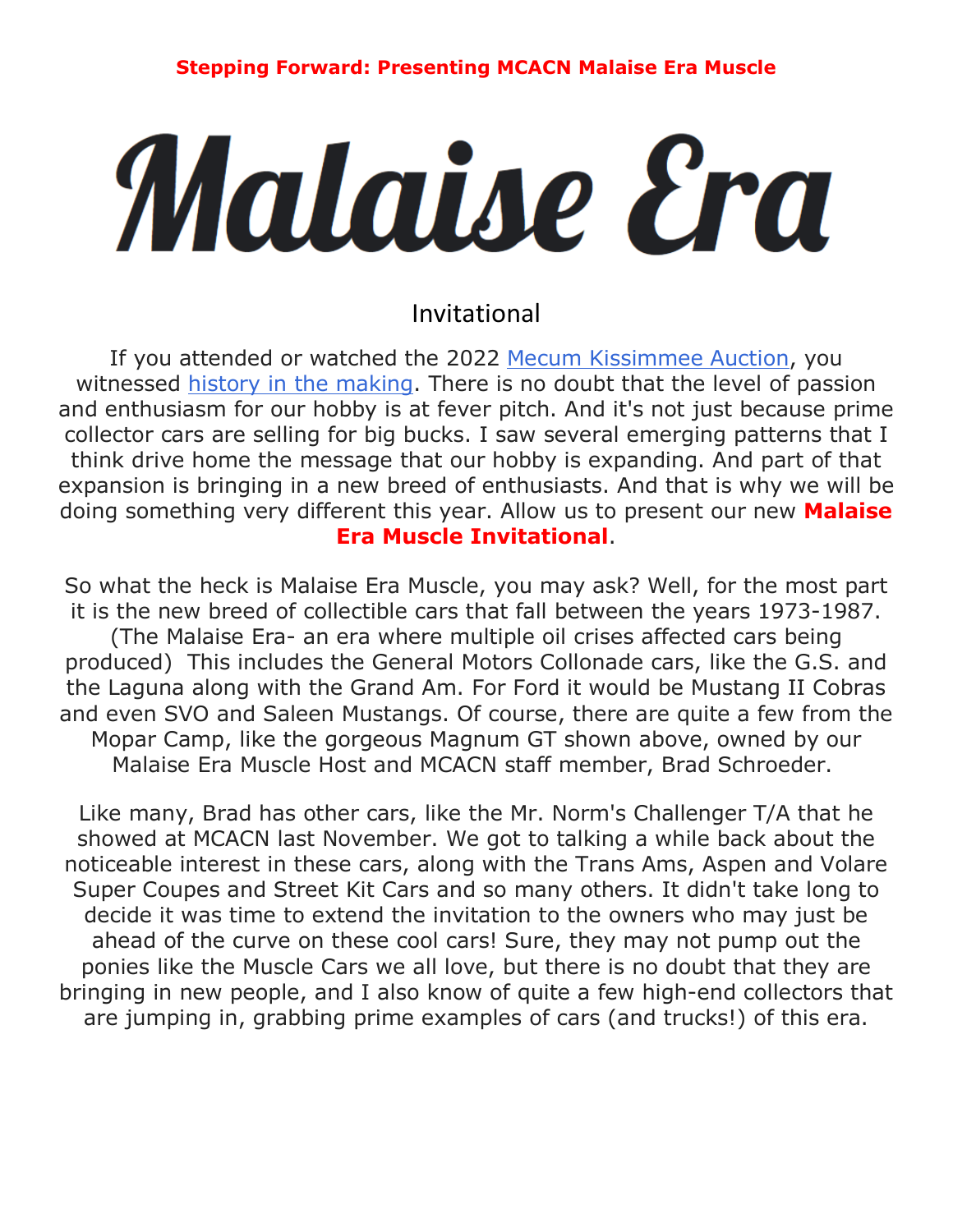

## **1979 Pontiac Trans Am 10th Anniversary 2022 MCACN Malaise Era Muscle Invitational Participant Owner: Scott Maren**

While we had not even formally announced what we were planning, Brad was able to round up several prime cars to join us, along with his Magnum. I mentioned how I always liked the '75 Roadrunner, and he promptly found a gorgeous example. I put out some feelers, and the owner of the '79 Anniversary Trans Am responded. This super low mile unrestored original is definitely among the finest, and it is a 4-speed! And then I remembered one of our longtime supporters has several super low mile original '74 Z/28's. When was the last time you saw one of those? So we're off and running...

A few of the cars we would love to have in this gathering: the aforementioned Laguna and a King Cobra, perhaps a '73 454 SS Chevelle, Volare or Aspen Super Coupes and Kit Cars and how about a Monza Mirage with a V8 under the hood? A Cosworth Vega would be fun and come to think of it, Yenko and Baldwin-Motion built a few wild rides, even though the writing was not only on the wall, but demand was, well, nearly nonexistent.

So we know this may not be for everyone and some may scratch their heads, but the bottom line is that these cars are clearly coming into their own. [Call it](https://www.hemmings.com/stories/2022/01/14/midway-through-mecums-2022-kissimmee-auction-trends-are-showing)  [the "next generation" or whatever you like, but rest assured, when people](https://www.hemmings.com/stories/2022/01/14/midway-through-mecums-2022-kissimmee-auction-trends-are-showing)  [start paying over 100k for clean original '77-78 Trans Ams, they aren't going](https://www.hemmings.com/stories/2022/01/14/midway-through-mecums-2022-kissimmee-auction-trends-are-showing)  [away.](https://www.hemmings.com/stories/2022/01/14/midway-through-mecums-2022-kissimmee-auction-trends-are-showing) And besides; we like to be leaders, not followers, and most importantly, we like to have FUN and help you bring back some memories.